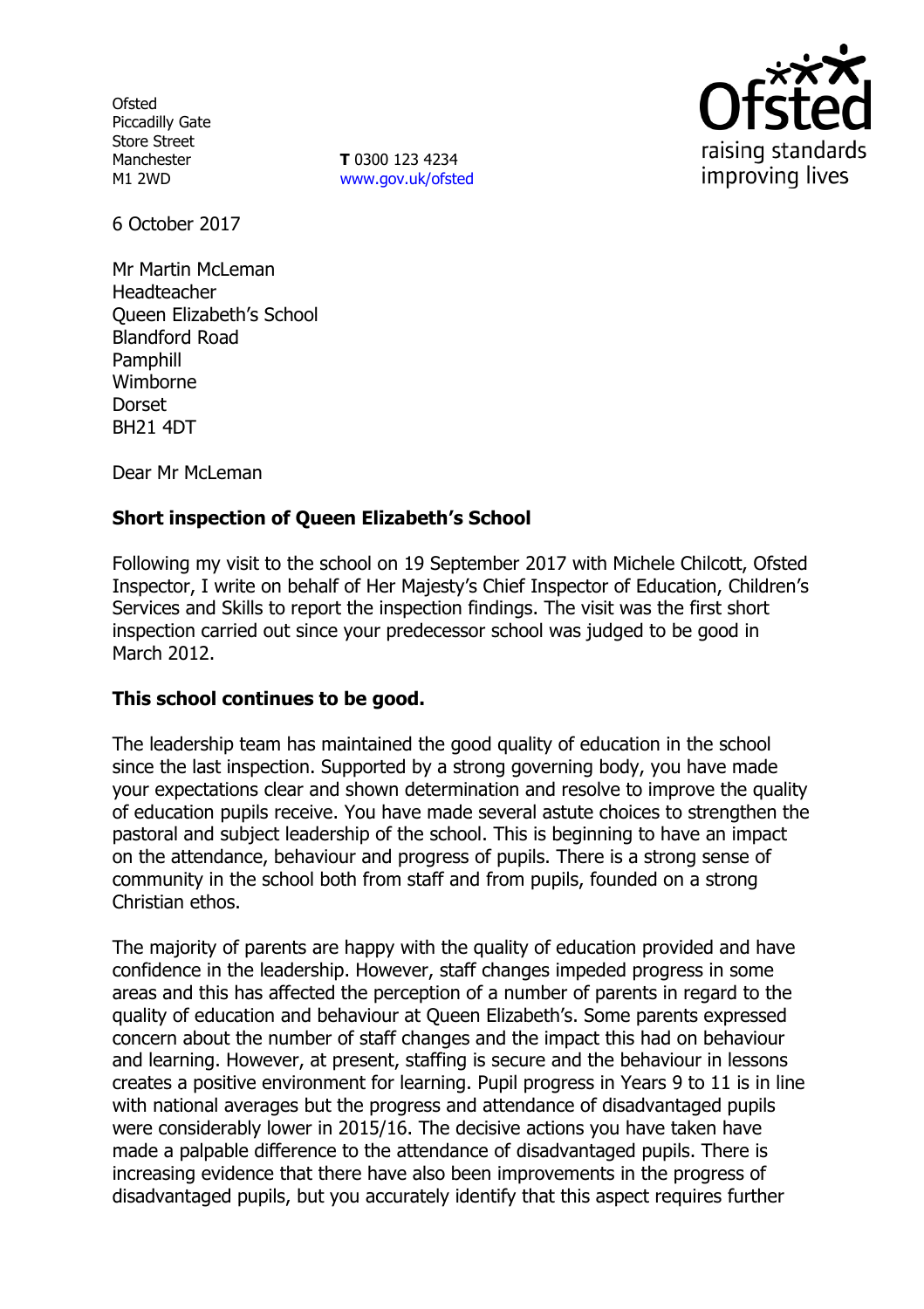

work.

The school provides a calm, purposeful environment which the pupils take pride in. Pupils feel cared for and appreciate the support for their physical and mental wellbeing. Transition from middle school to Queen Elizabeth's is a strength, resulting in the majority of pupils settling very quickly and happily. Vulnerable pupils are particularly well looked after. Discipline structures reinforce expectations. The vast majority of the school community appreciate and support the systems. As a result, behaviour is improving and the use of sanctions is declining.

There was a decline in standards in the sixth form between 2014 and 2016 which you have addressed by changes in the leadership of this area. Learners on academic courses were making less than expected progress. Leaders' actions are increasingly successful in raising students' outcomes and aspirations. However, recent aspects of improvement need more time to impact fully. Applied courses have been a strength of the school and continue to be so. There has been an immediate impact of changes to leadership in terms of the progression of learners to universities, which was greatly increased in 2017.

## **Safeguarding is effective.**

The leadership team, including governors, has ensured that all safeguarding arrangements are fit for purpose and records are detailed and of high quality. Staff are suitably trained in safeguarding procedures in line with current legislation. Inspection evidence shows that you have acted decisively where safeguarding concerns have been raised. Your communication with outside agencies is timely and effective. Your communication arrangements in school provide a secure network to support any child at risk of harm.

Pupils feel safe and are safe in the school. They receive and understand the advice provided about potential risks and how to stay safe in different situations, including on the internet. Pupils respect each other and value their differences. Bullying is rare and, where it does occur, pupils are confident that it is dealt with swiftly and effectively. The overwhelming majority of parents believe that their children are safe, happy and well looked after at school.

The governors are well equipped to oversee this aspect of the school's work. The designated governor for safeguarding has a wealth of relevant experience and expertise in order to support the school in maintaining pupils' safety and well-being. There is a culture of vigilance and care within the school. All pupils spoken to felt confident that there was an adult in school they could talk to about their own, or a friend's, concerns. They also felt confident that these concerns would be taken seriously and addressed appropriately.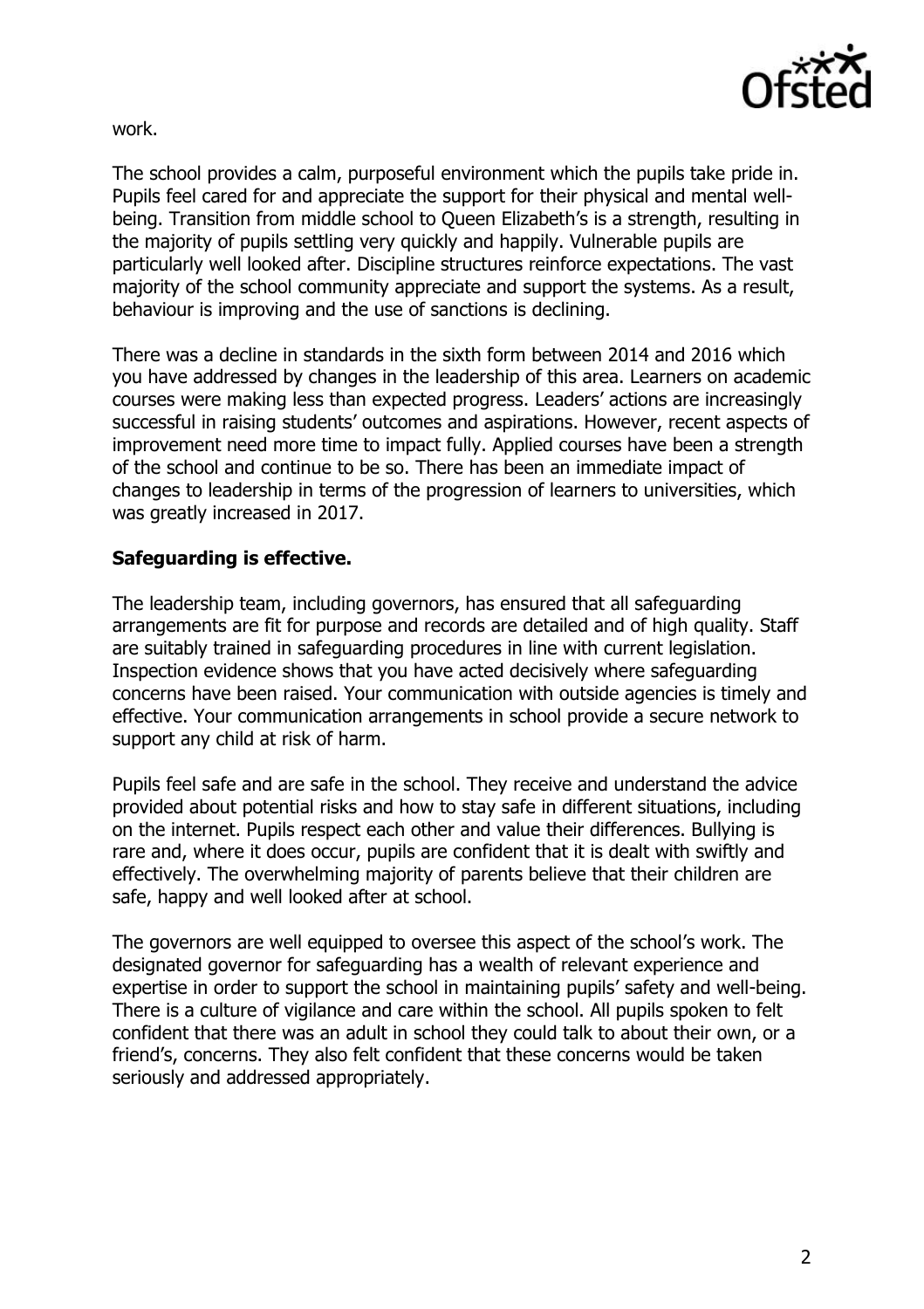

# **Inspection findings**

- To determine whether the school remained good, the first line of enquiry centred on the progress and attendance of disadvantaged pupils. The progress and attendance of pupils eligible for pupil premium funding in 2016 were considerably lower than the national averages. The attendance of disadvantaged pupils in 2016/17 was much improved compared to previous years and came close to that of non-disadvantaged pupils nationally. This improvement has been maintained in the current academic year. The improvement in attendance has not yet provided an equally impressive improvement in academic outcomes for this group. While in some subjects disadvantaged pupils did achieve better than previously, this is not consistent across all subjects. Inspection evidence shows that for current pupils, disadvantaged pupils and non-disadvantaged of similar ability are producing work of a similar standard.
- The second line of enguiry focused on the impact leaders have had on improving teaching and learning in some specific subjects, including history, religious education (RE) and languages. The achievement of pupils in these subjects was lower than national averages in 2016. While the school leaders have made a substantial difference to the performance of some subject areas, there are others where the school has been less effective. Achievement in mathematics has improved overall. In history, the achievement of pupils in 2017 was much improved; however, in RE and French there was less evidence of improvement. School leaders are aware of the issues in languages and RE in particular. They are already taking effective action to address these with curriculum changes.
- A further line of enquiry was the effectiveness of teaching and learning for the most able pupils and those who have special educational needs and/or disabilities. In 2016, the attainment of high prior-attaining pupils was below the national average, although other groups were in line with national averages. In 2017, the performance of the most able in science, English and humanities had improved compared to previous years. However, teaching is not yet consistent in ensuring that the needs of the most able learners are successfully met. In languages, examples were seen of good practice in adapting the teaching to a range of abilities. The progress of pupils who have special educational needs and/or disabilities in both 2016 and 2017 was much improved and this group of pupils is supported well.
- **Pupils'** attendance and behaviour for learning was another area for the inspectors to investigate. Attendance overall was below the national average in 2016. For disadvantaged pupils and pupils who have special educational needs and/or disabilities, their attendance was considerably below national averages. Attendance in 2017 has improved to be above national averages and, for disadvantaged pupils, absences have swiftly reduced. The behaviour of pupils in lower sets had been a cause for concern for parents and the school. To address this, you introduced closer monitoring of behaviour by pastoral leaders. As a result, there is very little poor or disruptive behaviour in lessons, particularly in lower sets. However, where teaching was not closely matched to the needs of the pupils, behaviour deteriorated. Where pupils are stretched and challenged, by high expectations, they rise to the challenge.